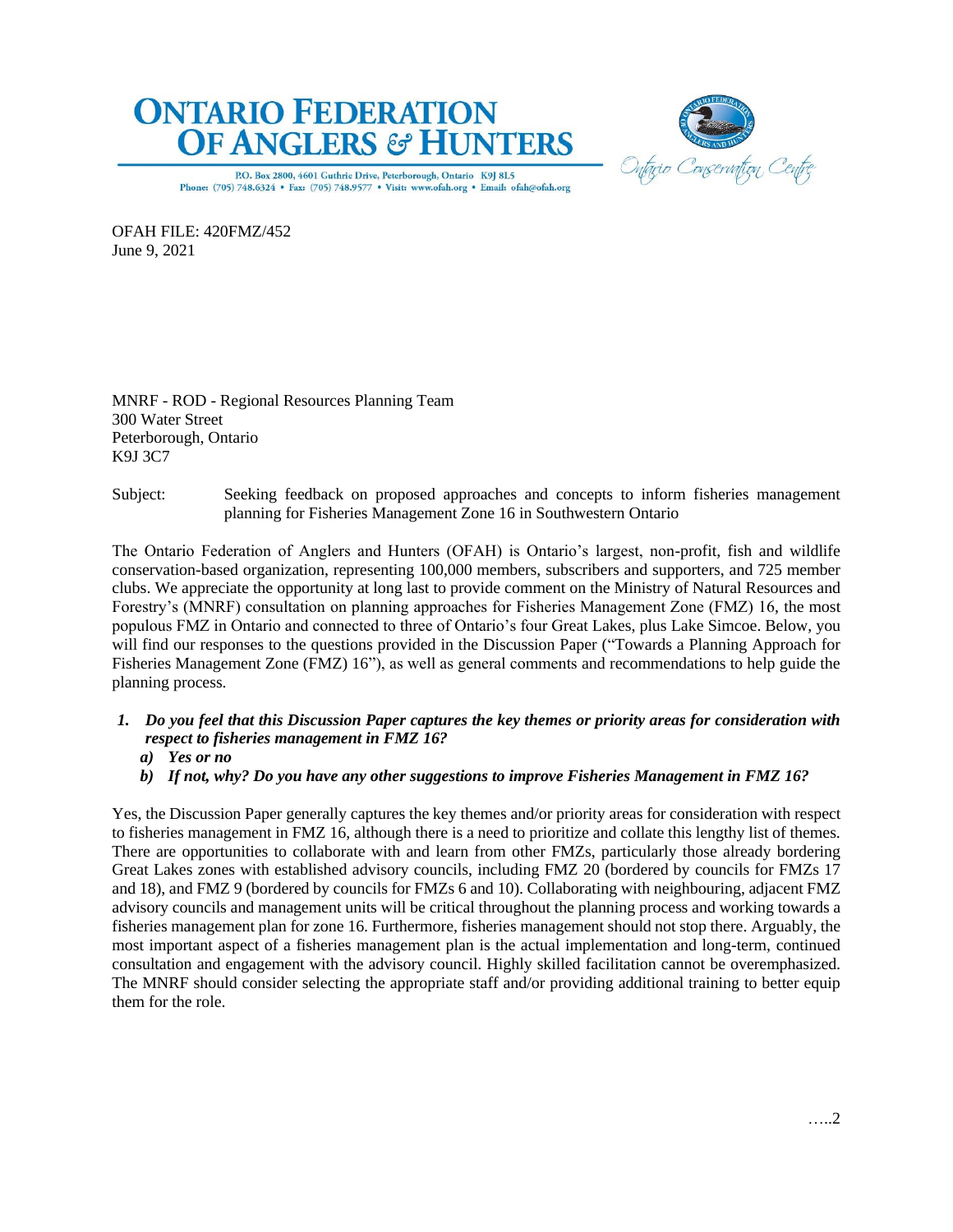## *2. Of the themes identified in Table 1 (Summary of Listening Session Feedback), which themes in your opinion are most important for consideration with respect to fisheries management in FMZ 16? Please list your top three choices.*

Of the themes identified in Table 1 in the Discussion Paper, the three most important for consideration with respect to fisheries management in FMZ 16 (in no set order) are: 1) Collaboration; 2) Scale of Planning; and 3) Conservation. As standalone themes, these aspects are critical to fisheries management, but we would point out these themes can be aggregated with others in the document. For example, Collaboration should be grouped with Communication and Engagement, and Education and Outreach. We see advisory councils as the platform for where each of these themes exist. Studies and firsthand experience have shown that well-functioning advisory councils can enhance the quality of fisheries management decisions. Scale of Planning can be merged with Watershed Management and Ecosystem Approach, but also has ties to other themes including Science and Monitoring. Combining each of these themes, using a more holistic approach, will facilitate the establishment of the advisory councils, as well as help guide the planning process and the management strategies needed for the zone. Given the many significant and large rivers within FMZ 16, we would also like to highlight the need to develop a broad-scale monitoring program for flowing waters. Lastly, Conservation encompasses various subthemes, including Dams and Barriers, and is fundamental to ensuring the sustainability and ongoing productivity of fisheries. Piggybacking off this sub-theme, we cannot stress enough the importance of migratory fishes to FMZ 16 and connecting zones including FMZs 20, 19, and 13/14. The management of recreational fisheries need to be a focal point for future management discussions that include stocking and conservation programs, such as the Lake Ontario Atlantic Salmon Restoration Program. Moving forward, consolidating overarching priorities with relevant sub-themes, and identifying other interconnected links between these themes, will be important to consider for FMZ 16.

# *3. In this discussion paper, MNRF has presented concepts to address the feedback received with respect to the appropriate scale for fisheries management in FMZ 16:*

- *a) Planning at a zone level*
- *b) Planning at a Great Lakes watershed level*
- *c) Planning at a scale reflective of the management issue*

Option B (planning at a Great Lakes watershed level) supports the development of watershed-based plans and is the best suited for fisheries management in FMZ 16; however, this option should not be implemented as an isolated framework. There are planning strategy components provided in Options A and C that should also be built into that framework, where appropriate. For example, some issues may be better suited at the zone-wide level, such as during instances where fishing regulation changes can be standardized. But we also recognize that regulations may be difficult to standardize for unique considerations and long histories of the large tributaries in the zone.

Below the Great Lakes watershed level, there are and will be issues better addressed at a more local, targeted scale, including fisheries and watershed management planning on significant watersheds (e.g., Grand River, Credit River). There are decades of watershed planning and management experience in FMZ 16. We need to use and build off the knowledge, experience, and successes in these processes to use existing networks, planning infrastructure, and resources to benefit fisheries management planning in FMZ 16. Lessons learned and strategies for addressing these types of issues, in some instances, can be used as the building blocks to tackle similar situations across the zone. For example, fish passage/partitioning and barrier mitigation are typical issues where local considerations and stakeholder interest will merit that scale of management.

Planning across the entire zone should be coordinated by MNRF and facilitated by an annual meeting of the three subcommittees (or four if a separate inland sub-unit is considered). An example of this already exists with FMZ 20, which is divided into East and West subcommittees that also communicate as a whole.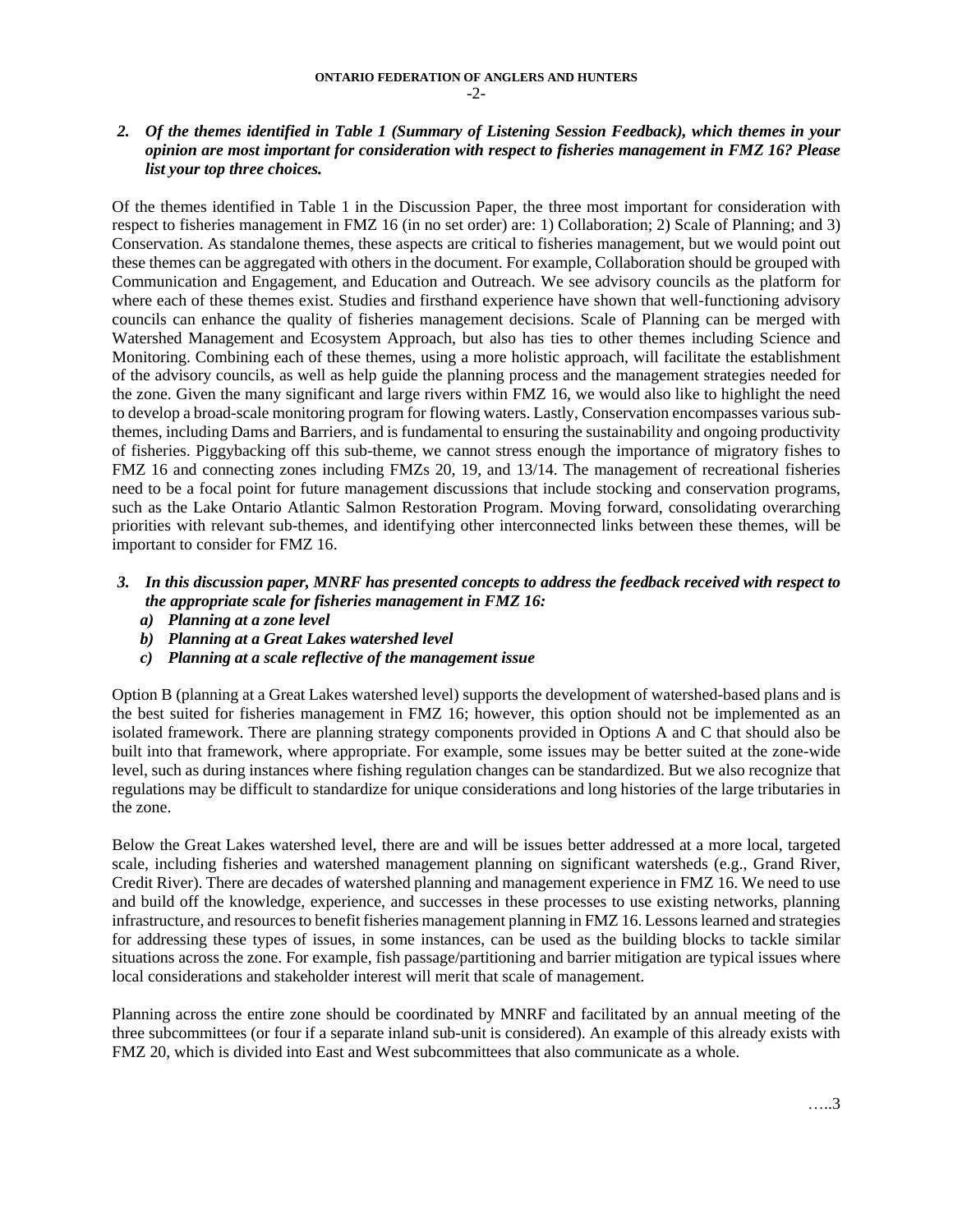### *4. In this discussion paper, MNRF has also presented concepts to address the feedback received to help establish an effective method to engage and collaborate with interested parties in FMZ 16:*

- *a) Collaborative advisory committee*
- *b) Inter-agency Committee*

Option A (collaborative advisory committee) is the standard that is currently used in Ontario and is a must. For FMZ 16, the advisory council should be subdivided as above into relevant subcommittees able to focus on Great Lakes watersheds. Besides being better able to address specific and/or local fisheries issues, it makes logistical sense, as most representatives will be within a reasonable driving distance of a physical meeting location, when in-person meetings are able to resume. Additionally, further consideration should be given to integrating Conservation Authorities (CAs) into the regular FMZ advisory council process. That said, due to changes that have occurred to CA mandates over the past few years, it is difficult to determine how and where CAs fit into the overall picture today. Regardless, the similarly functioning Lake Simcoe Fisheries Stakeholder Committee is an example of a working group that includes representation from the relevant CA and we see added value in the role CAs play in fisheries management in Ontario.

Option B (inter-agency committee) is unnecessary, given a realistic expectation of the level of participation we would anticipate from most of the agencies listed. Because of their lack of involvement specifically with recreational fisheries management, this would be counterproductive to the process. Option B is not present in any other FMZ and, to date, we have not heard any comment that these agencies were missed at the table or that they would like to be included in the planning process (other than CAs). Finding a way to integrate CAs into the regular FMZ advisory council process (as described above) would be more productive, and where it makes sense, other agencies could be invited to attend advisory council meetings to present on applicable fisheries topics (e.g., fish consumption and contaminants). To make Option B work as written, we need to see commitment from the agencies listed, including the assignment of experienced staff to the inter-agency committee with little turnover. Our concern is the potential for the inter-agency committee to lose sight of the intended purpose of FMZ advisory councils and that discussions at this level may supersede or interfere with the decisions or management choices made within the collaborative advisory committee. We are concerned this inter-agency committee will also dilute the practical delivery of the legislative responsibility MNRF has for managing fisheries in Ontario.

#### General comments

A principal component to the Ecological Framework for Recreational Fisheries Management in Ontario is stakeholder participation through FMZ advisory councils. This framework was fully implemented nearly fifteen years ago and, at this time, the first councils were launched (e.g., FMZs 6 and 9) and others have been phased in gradually over time. While these FMZs and their respective advisory councils were progressing – many of which now have fisheries management plans – FMZ 16 has been at a standstill. Even with regular prodding from the OFAH the ministry appeared to be unresponsive. Headway was made with the listening sessions that were hosted in 2017; that said, it took more than three years to summarize stakeholder feedback.

The OFAH acknowledges the inherent challenges, considerable resources, and follow-through on the backend that will be needed for FMZ 16 and commend the MNRF for continuing the engagement process. However, the amount of time elapsed since the listening sessions is disheartening, stymies enthusiasm and momentum, and can even devalue the relevancy of some input. Inaction can negatively impact participation and can lead to stakeholders questioning the credibility of the engagement process. Studies show that working groups like FMZ advisory councils can enhance environmental decision making, but this is strongly contrasted by good decisions being dependant on the quality of the participatory process (Reed, 2008). Moving forward, we urge the MNRF to be more committed to advancing planning for FMZ 16 and establishing an advisory council.